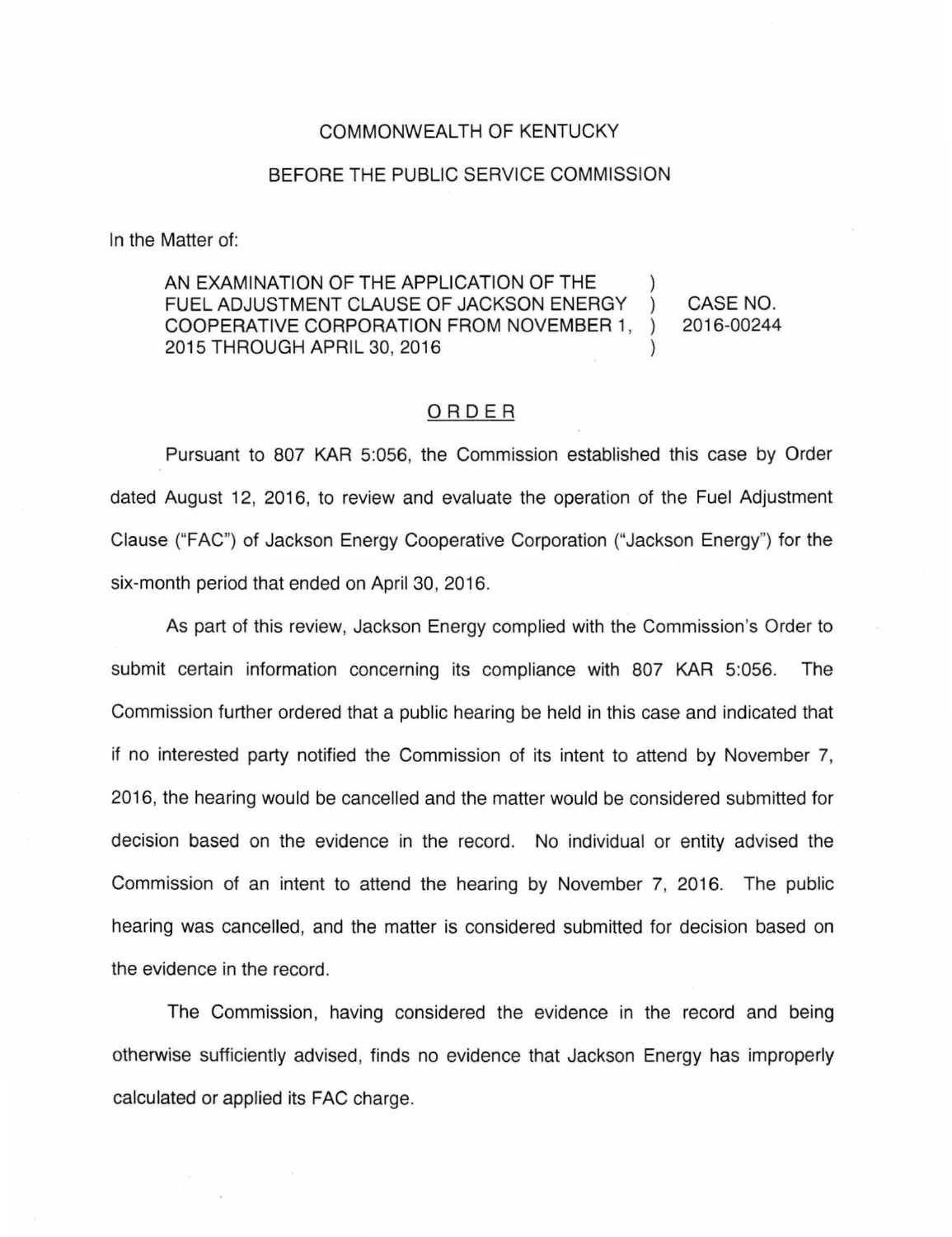IT IS THEREFORE ORDERED that the charges and credits applied by Jackson Energy through the FAC for the period November 1, 2015, through April 30, 2016, are approved.

By the Commission



ATTEST:

Julian K. Matheus

Case No. 2016-00244